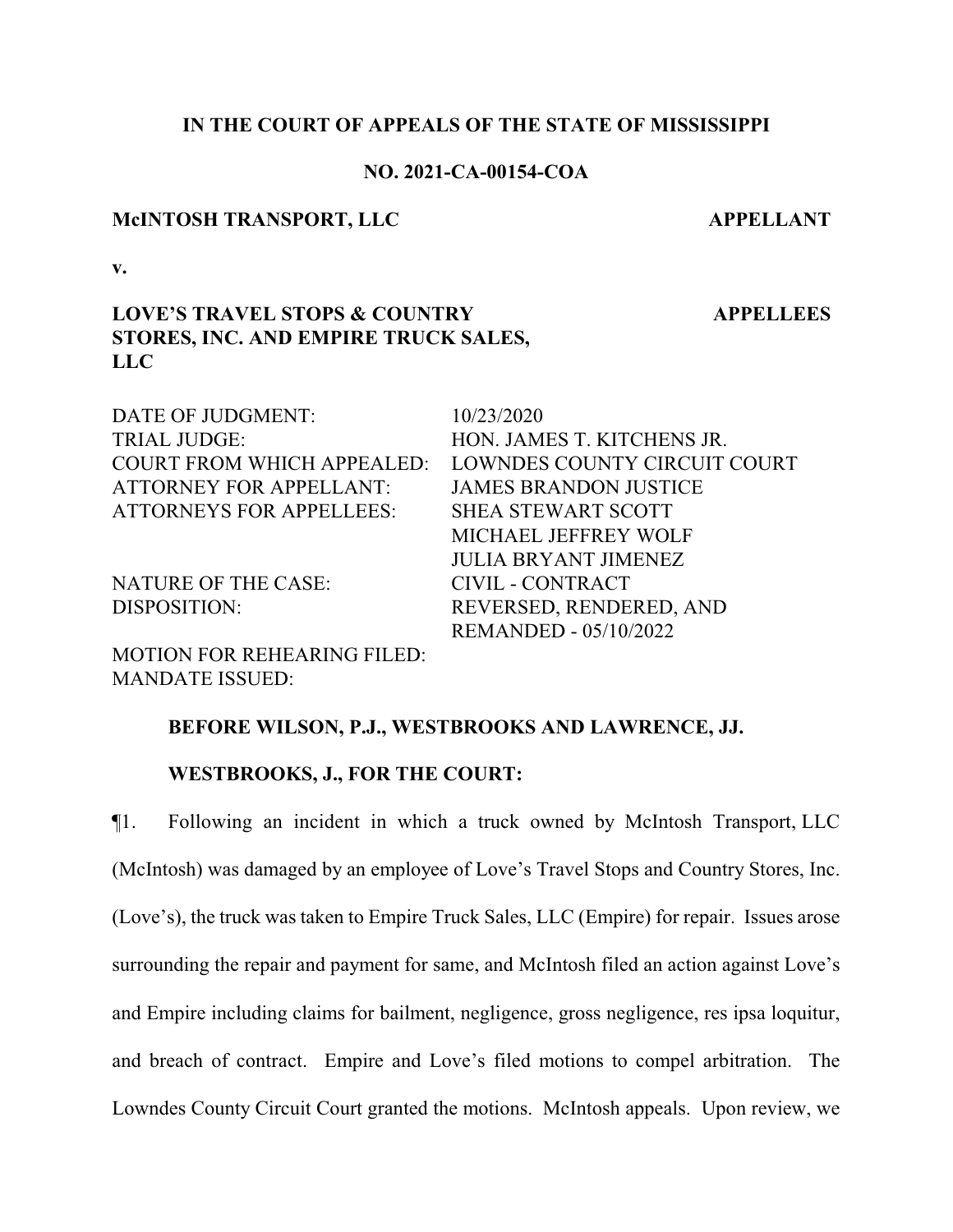reverse the decision of the circuit court and render a decision in favor of McIntosh regarding the motion to compel arbitration. We hereby remand the case to the circuit court for further proceedings.

#### **FACTS AND PROCEDURAL HISTORY**

¶2. At the time of the events giving rise to this action, McIntosh was a transport trucking company. <sup>1</sup> On May 22, 2019, an employee of McIntosh was delivering freight in a 2014 Cascadia 125 Freightliner truck. During the delivery, the driver stopped at Love's for routine servicing of the truck. A Love's employee accidentally primed the vehicle's fuel system with diesel exhaust fluid (DEF), rendering the truck unusable. A Love's employee called McIntosh and informed Jessica McIntosh (part-owner and secretary for the company) of the problem and told her that Love's would have the truck towed to Empire for repair. McIntosh alleged that Love's agreed to pay for the truck to be towed, the repairs, and a rental truck for McIntosh to use while repairs were underway.

¶3. On June 20, 2019, Love's informed Jessica McIntosh that the truck was ready to be picked up. She sent her nineteen-year-old son, Tamarcus Hardy, and a driver to Empire to retrieve the truck. Before he was allowed to leave Empire with the truck, Hardywas required to sign an invoice and a service worksheet. Both documents included an arbitration provision as part of the "Terms and Conditions of Sale."

¶4. The same day Hardy picked up the truck from Empire, the check engine light came

<sup>&</sup>lt;sup>1</sup> McIntosh has since ceased operation.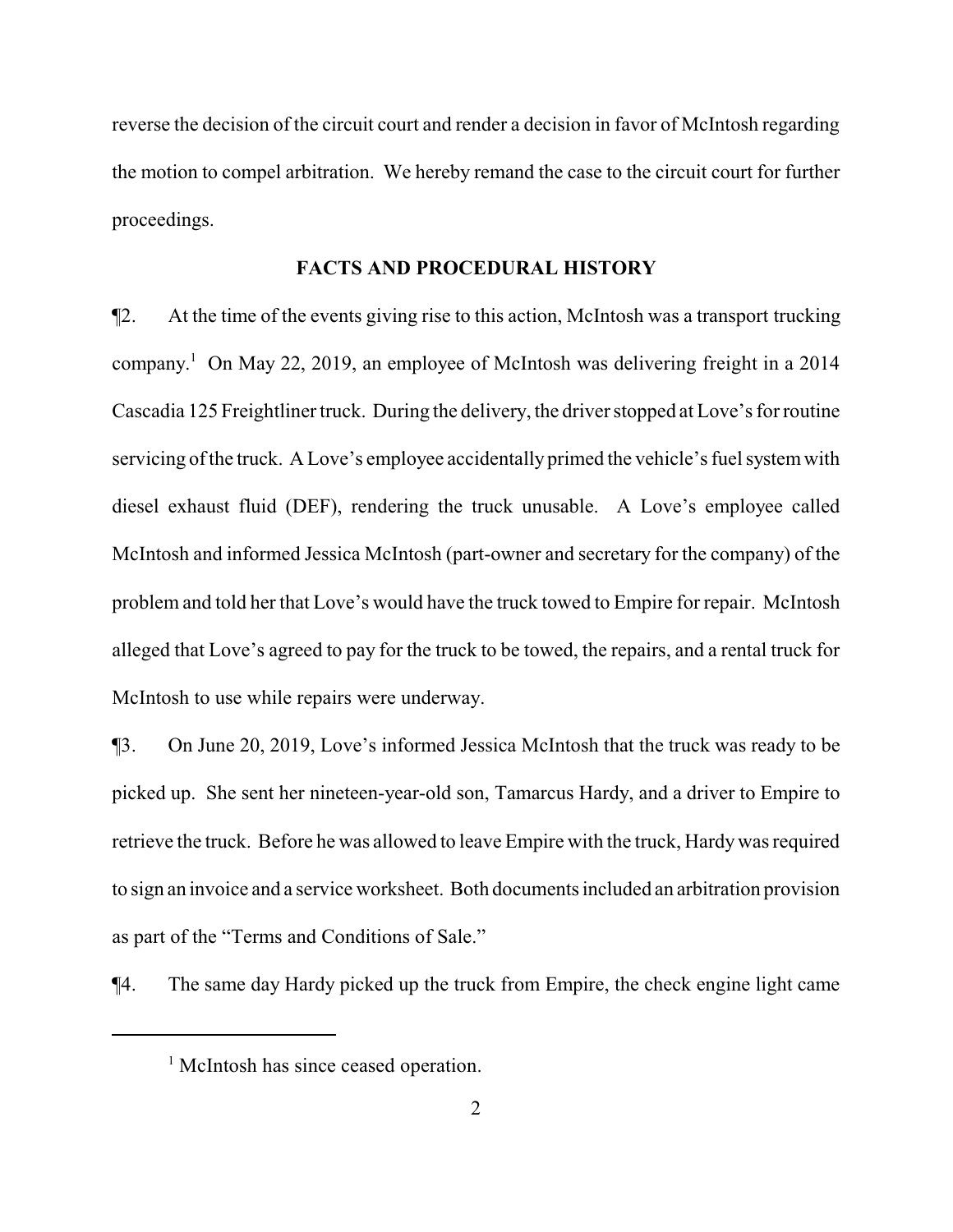on. McIntosh alerted Love's to the problem. Love's informed McIntosh that the truck could be returned to Empire and if the second repair stemmed from the first repair then Love's would cover the cost. McIntosh took the truck to Clarke Power Services (Clarke) despite the fact that Love's told McIntosh that if it opted to take the truck to a repair shop other than Empire, Love's would not cover the towing and repair costs. Ultimately, Clarke determined that the second repair was necessitated by DEF remaining in the truck's fuel system. Issues arose regarding Love's alleged failure to pay for the repairs and related expenses.

¶5. McIntosh sued Love's and Empire for bailment, negligence, gross negligence,res ipsa loquitur, and breach of contract.<sup>2</sup> Empire and Love's filed motions to compel arbitration or transfer the case to the Rankin County Circuit Court. In response, McIntosh argued that the only contract with Love's was the oral contract that arose when Love's offered to pay for repairs to McIntosh's truck. McIntosh also argued that there was no valid contract between it and Empire and that the arbitration provision was unconscionable. McIntosh based its arguments, in part, on the fact that Hardy was a nineteen-year-old minor when he retrieved the truck and signed the documents currently at issue, thus rendering the contract (and the included arbitration provision) invalid and unenforceable.

¶6. A hearing was held on Empire's motion, which was joined byLove's. Hardy testified that he was nineteen years old when he signed his grandfather's name (Terry McIntosh) to

 $2^2$  The breach-of-contract claim does not stem from the contract at issue here. Instead, McIntosh alleges breach of an oral contract between it and Love's.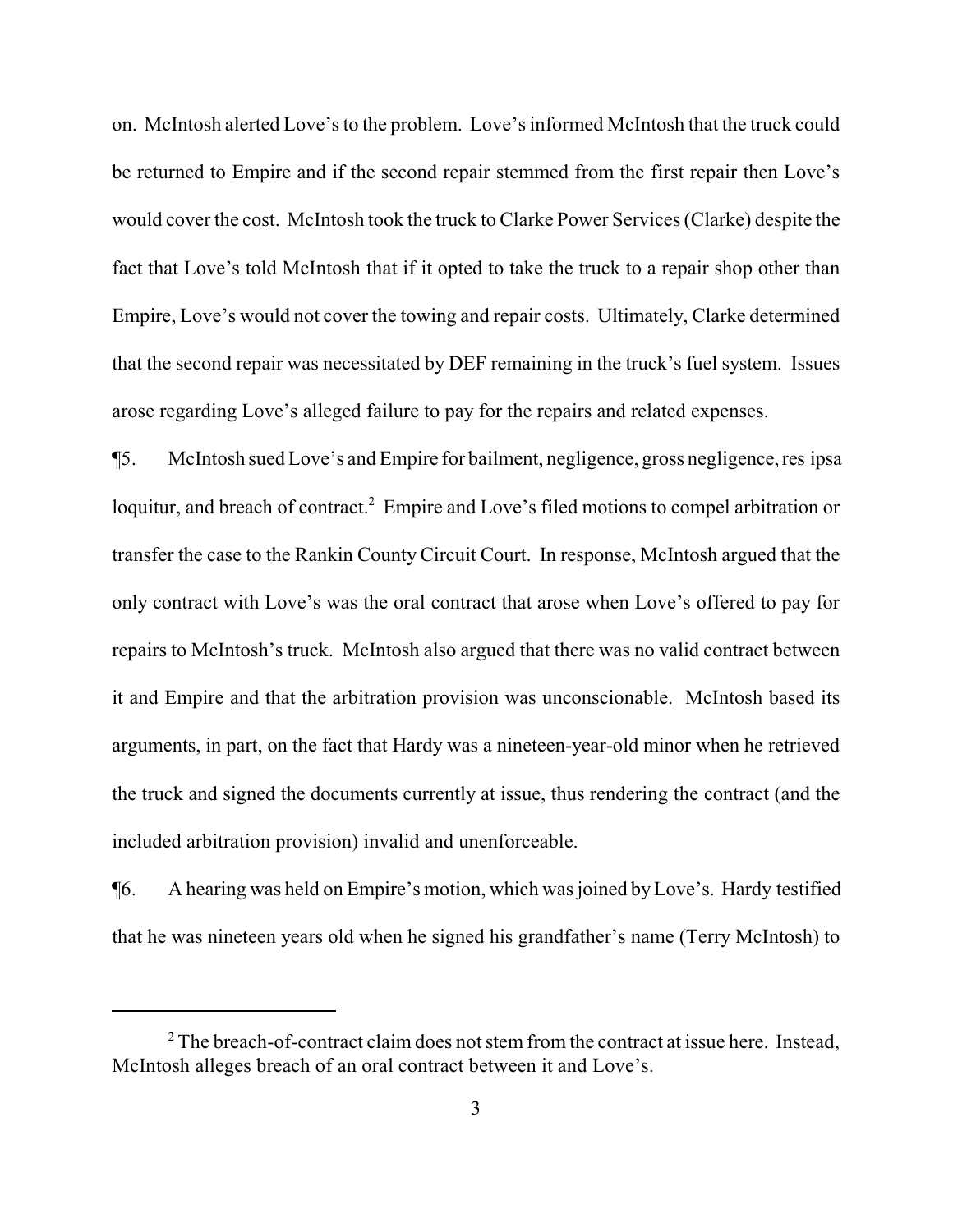the documents containing the arbitration agreement.<sup>3</sup> These facts are not disputed by Empire or Love's. Whether Hardy was given the opportunity to review the documents prior to signing is disputed. An employee of Empire stated that Hardy was given a copy of the invoice. Hardy said that he was not given copies of any of the documents he signed. The circuit court granted the motion to compel arbitration, but did not set forth findings of fact or conclusions of law. McIntosh appeals arguing that there is no valid contract and that the arbitration agreement is unconscionable.

#### **STANDARD OF REVIEW**

¶7. "The grant or denial of a motion to compel arbitration is reviewed de novo." *Rogers-Dabbs Chevrolet-Hummer Inc. v. Blakeney*, 950 So. 2d 170, 173 (¶11) (Miss. 2007) (quoting *East Ford Inc. v. Taylor*, 826 So. 2d 709, 713 (¶9) (Miss. 2002)). Where factual findings exist, they are reviewed for abuse of discretion. *Virgil v. Sw. Miss. Elec. Power Ass'n*, 296 So. 3d 53, 59 (¶11) (Miss. 2020). The burden of proving a defense to arbitration is placed on the party resisting arbitration. *Id.* at (¶12) (citing *Norwest Fin. Miss. Inc. v. McDonald*, 905 So. 2d 1187, 1193 (¶11) (Miss. 2005)).

#### **DISCUSSION**

### **I. The Contract**

<sup>&</sup>lt;sup>3</sup> The briefing submitted by McIntosh states that Empire told Hardy to sign the company owner's name to the documents. In contrast, upon questioning at the hearing on the motion to compel arbitration, Hardy said "I felt like him being the owner of the company, I was supposed to sign his name."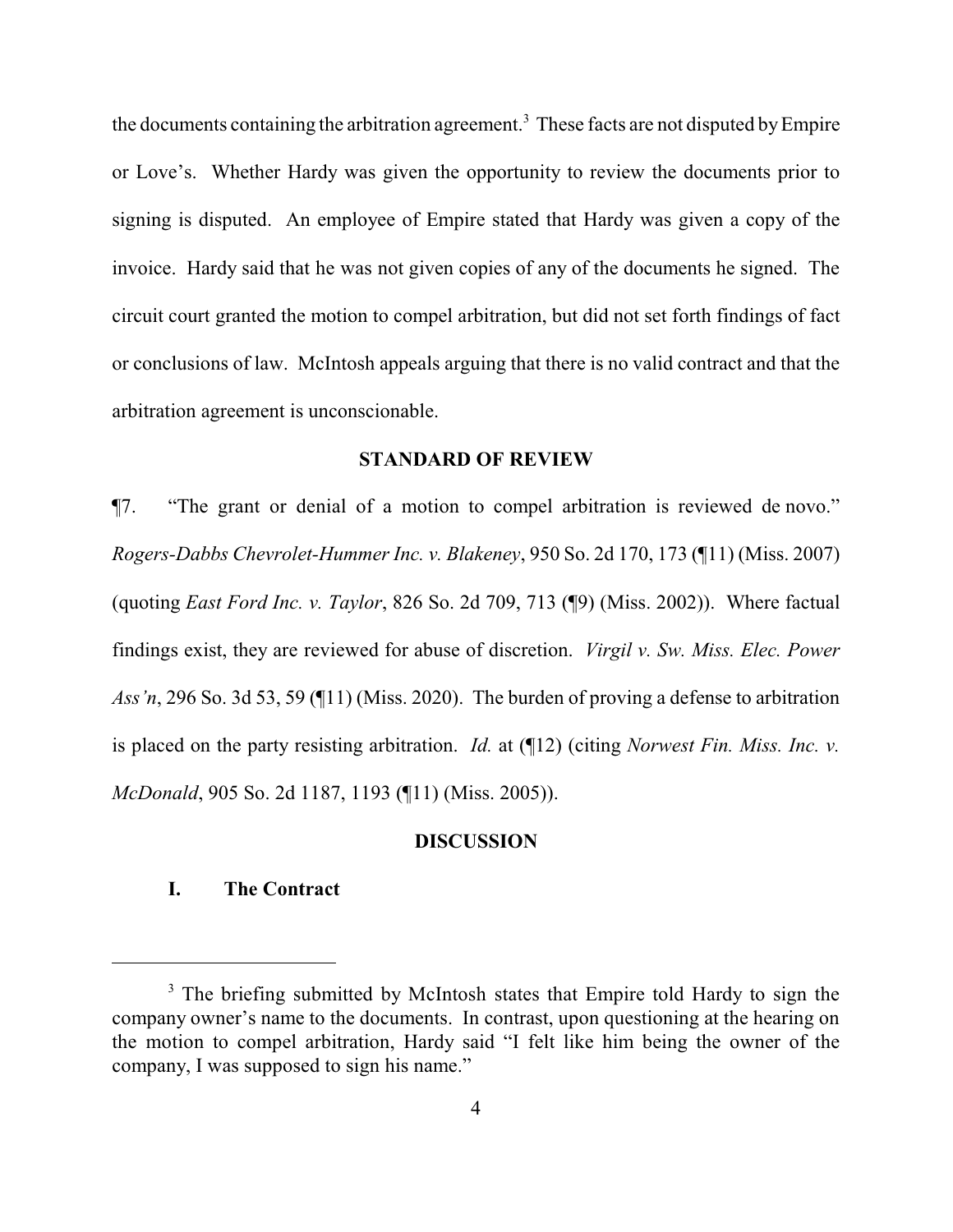¶8. McIntosh sets forth multiple reasons that, if legally and factually sound, would invalidate the contract signed by Hardy when he retrieved the truck from Empire. Specifically, McIntosh asserts that the contract is not binding because there was no mutual assent or consideration, and Hardy was not old enough to sign the contract under Mississippi law. The circuit court did not provide detailed findings of fact and conclusions of law, so we do not know what weight (if any) was given to these arguments at the trial court level. But as this Court recently recognized in *JP&G LLC v. Voss*, 331 So. 3d 569, 575 (¶7) (Miss. Ct. App. 2021), "it [is] beyond the circuit court's authority to determine whether the Agreement in its entirety was a valid contract, and it [is] improper to use such determination as a basis for denying [or granting] the existence of an agreement to arbitrate." As held by the United States Supreme Court and quoted with approval by this Court,

attacks on the validity of the contract, as distinct from attacks on the validity of the arbitration clause itself, are to be resolved "by the arbitrator in the first instance, not by a federal or state court." For these purposes, an "arbitration provision is severable from the remainder of the contract," and its validity is subject to initial court determination; but the validity of the remainder of the contract (if the arbitration provision is valid) is for the arbitrator to decide.

*Id.* (quoting *Nitro-Lift Techs. L.L.C. v. Howard*, 568 U.S. 17, 20-21 (2012)).

¶9. Based on the foregoing, the parties' dispute regarding the validity of the contract is not properly before us. Accordingly, our review of the issues on appeal is limited to the validity of the arbitration agreement.

#### **II. The Arbitration Agreement**

¶10. "Courts have long recognized the existence of a liberal . . . policy favoring arbitration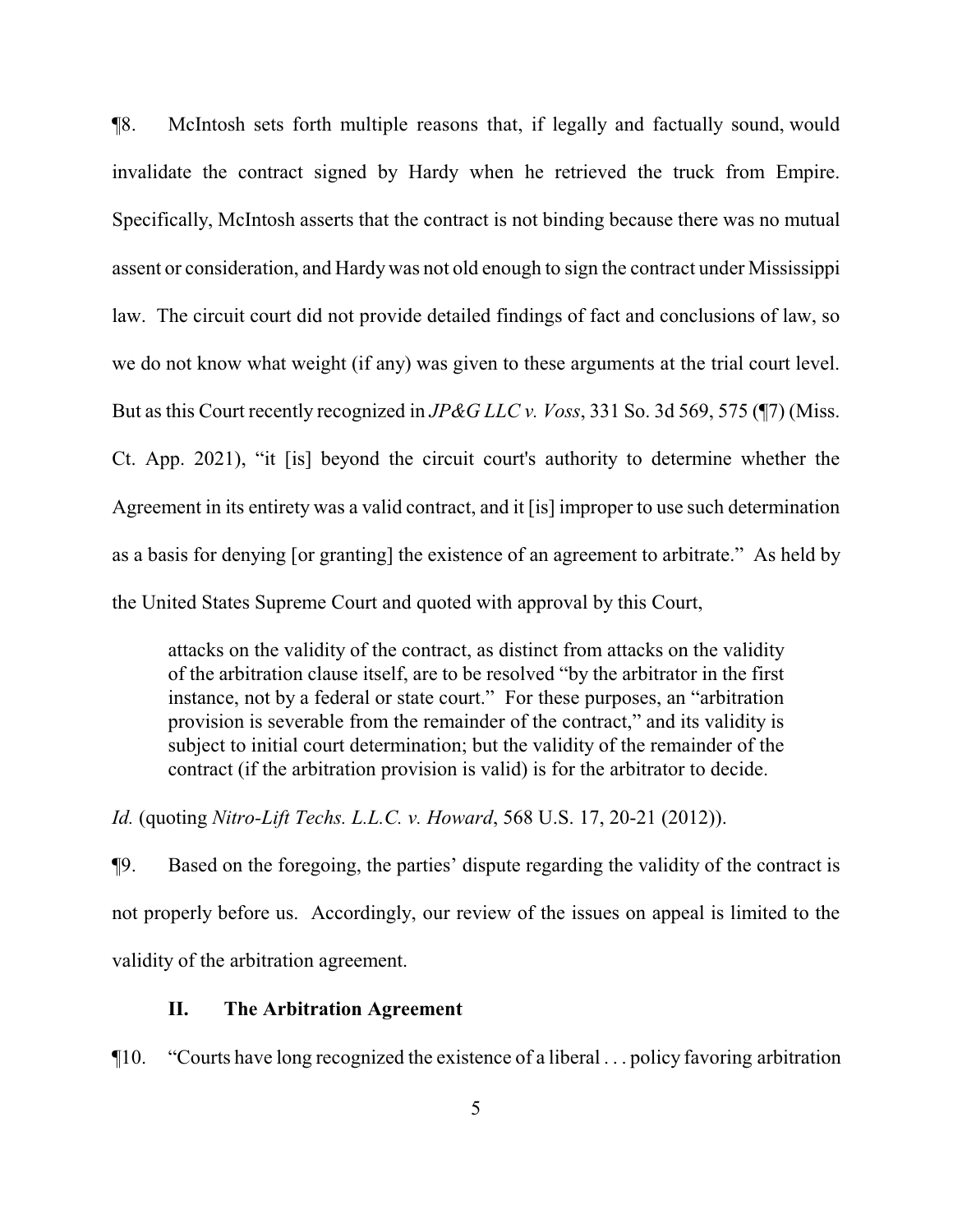agreements." *McKenzie Check Advance of Miss. LLC v. Hardy*, 866 So. 2d 446, 450 (¶7) (Miss. 2004) (internal quotation marks omitted). In determining the appropriateness of arbitration, we must apply a two-step analysis and consider (1) whether the parties agreed to arbitrate the dispute and (2) whether external legal constraints bar arbitration of the dispute. *East Ford*, 826 So. 2d at 713 (¶[9-10). "[A]ll doubts concerning the scope of arbitrable issues, the construction of the contract language, and asserted defenses to arbitration must be resolved in favor of arbitration." *MS Credit Ctr., Inc. v. Horton*, 926 So. 2d 167, 175 (¶21) (Miss. 2006).

#### *Step One: Whether the parties agreed to arbitrate.*

¶11. McIntosh maintains that the arbitration agreement is unenforceable because it is unconscionable, but there are other issues that must be decided before we turn to McIntosh's contract defenses. First, we must determine whether the parties agreed to submit their dispute to arbitration. We arrive at the answer to this question by focusing on two factors: (1) whether a valid arbitration agreement exists and (2) "whether the parties' dispute is within the scope of the arbitration agreement." *East Ford*, 826 So. 2d at 713 (¶9). In this instance, it is the validity of the arbitration agreement that is at issue rather than its scope. ¶12. "In applying traditional state-contract-law principles to make a determination on the question of arbitrability, the court presumes that parties intended courts to decide issues of substantive arbitrability, unless the parties clearly and unmistakably provide otherwise." *Nethery v. CapitalSouth Partners Fund II L.P.*, 257 So. 3d 270, 274 (¶19) (Miss. 2018)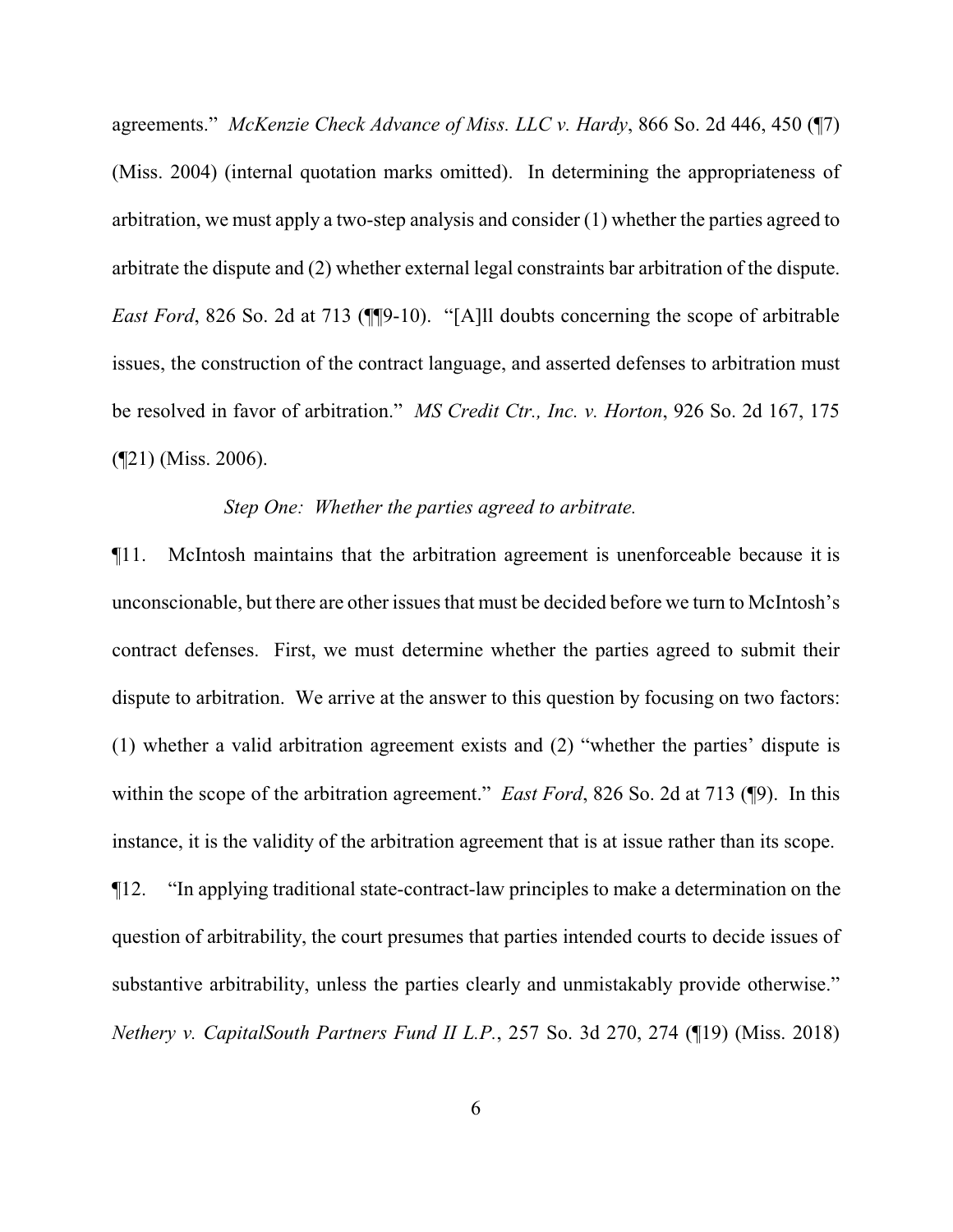(internal quotation marks omitted). "The terms of the arbitration provision must be honored in a dispute over arbitrability. Therefore, arbitration of the issue of arbitrability is the mandatory result if those are the terms to which the parties have validly agreed." *Greater Canton Ford Mercury Inc. v. Ables*, 948 So. 2d 417, 422 (¶13) (Miss. 2007); *see also Bank of Holly Springs v. Puryear ex rel. Est. of Brown*, 309 So. 3d 598, 603 (¶15) (Miss. Ct. App. 2020) ("The parties' agreement to arbitrate issues of arbitrability . . . is controlling.").

¶13. The portion of the arbitration agreement that is relevant to this part of our analysis is set forth below:

a. CLAIMS AND DISPUTES COVERED. Except for those claims described below under the heading MATTERS NOT COVERED BY ARBITRATION, Empire and Customer agree that either party may elect to resolve by BINDING ARBITRATION all claims and disputes between us (Covered Claims). This includes, but is not limited to: all claims and disputes arising out of, in connection with, or relating to Customer's business relationship with Empire; any and all invoices, transactions, solicitations, all documents, promotions, or advertising; any actions or omissions relating to this or any other matter between Empire and Customer; *whether any such claim must be arbitrated; the validity and enforceability of this Arbitration Agreement and this agreement* . . . .

. . . .

d. ARBITRATION AND FORUM RULES. The arbitration will be conducted in accordance with the Commercial Arbitration Rules of the American Arbitration Association ("AAA") . . . .

(Emphasis added) (internal quotation marks omitted).

¶14. The Commercial Arbitration Rules as promulgated by the AAA and incorporated in

the arbitration agreement state that "[t]he arbitrator shall have the power to rule on his or her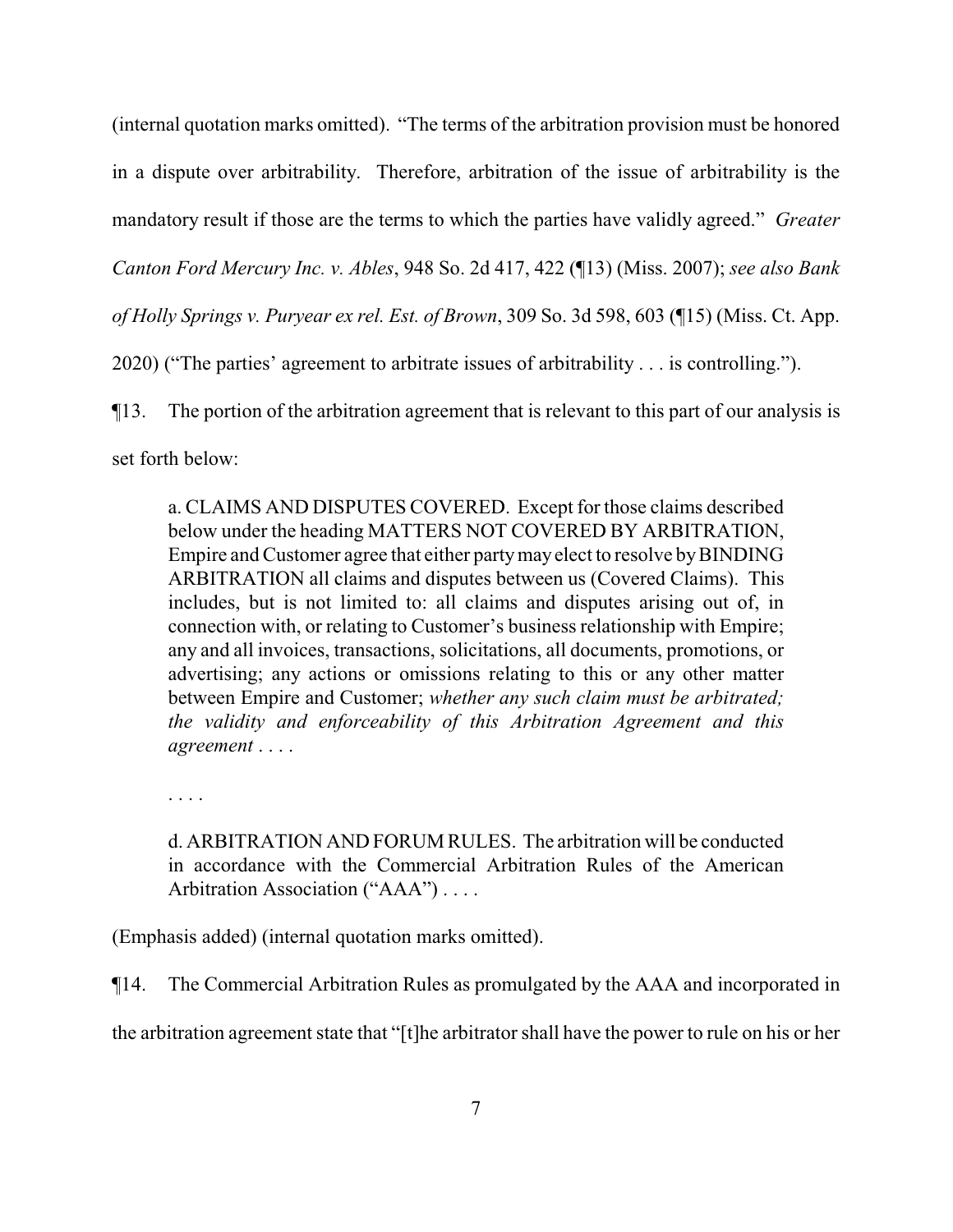own jurisdiction, including any objections with respect to the existence, scope, or validity of the arbitration agreement or to the arbitrability of any claim or counterclaim." Am. Arbitration Assoc. Commercial Arbitration Rules and Mediation Procedures, R-7(a).

¶15. The arbitration agreement clearly and unmistakably specifies that the arbitrability of claims is to be decided by an arbitrator. But as stated in *Ables*, "arbitration of the issue of arbitrability is the mandatory result if those are the terms to which the parties have *validly agreed*." *Ables*, 948 So. 2d at 422 (¶13) (emphasis added). As discussed in greater detail in the following section, based on Hardy's age we do not find that a valid agreement existed, thus the issue of arbitrability need not be sent to an arbitrator for determination.

#### *Step Two: Whether external legal constraints bar arbitration.*

¶16. "[T]he existence of legal constraints external to the parties' agreement[] [can foreclose] arbitration of the claim[] even if the claim was found to be within the arbitration provision in question . . . ." *Id.* at 423 (¶18). McIntosh argues that the arbitration agreement contained in the contract is unconscionable, thus rendering it invalid and unenforceable. Indeed, "contract defenses<sup>[]</sup> such as fraud, duress, or unconscionability, may be applied to invalidate arbitration agreements. . . ." *Puryear*, 309 So. 3d at 604 (¶19) (quoting *Doctor's Assocs. Inc. v. Casarotto*, 517 U.S. 681, 687 (1996)). However, we do not find that resolution of this issue hinges on McIntosh's unconscionability claim.

¶17. Hardywas nineteen years oldwhen he signed his grandfather's name to the documents that contain the arbitration agreement. Terry McIntosh testified that he owned the company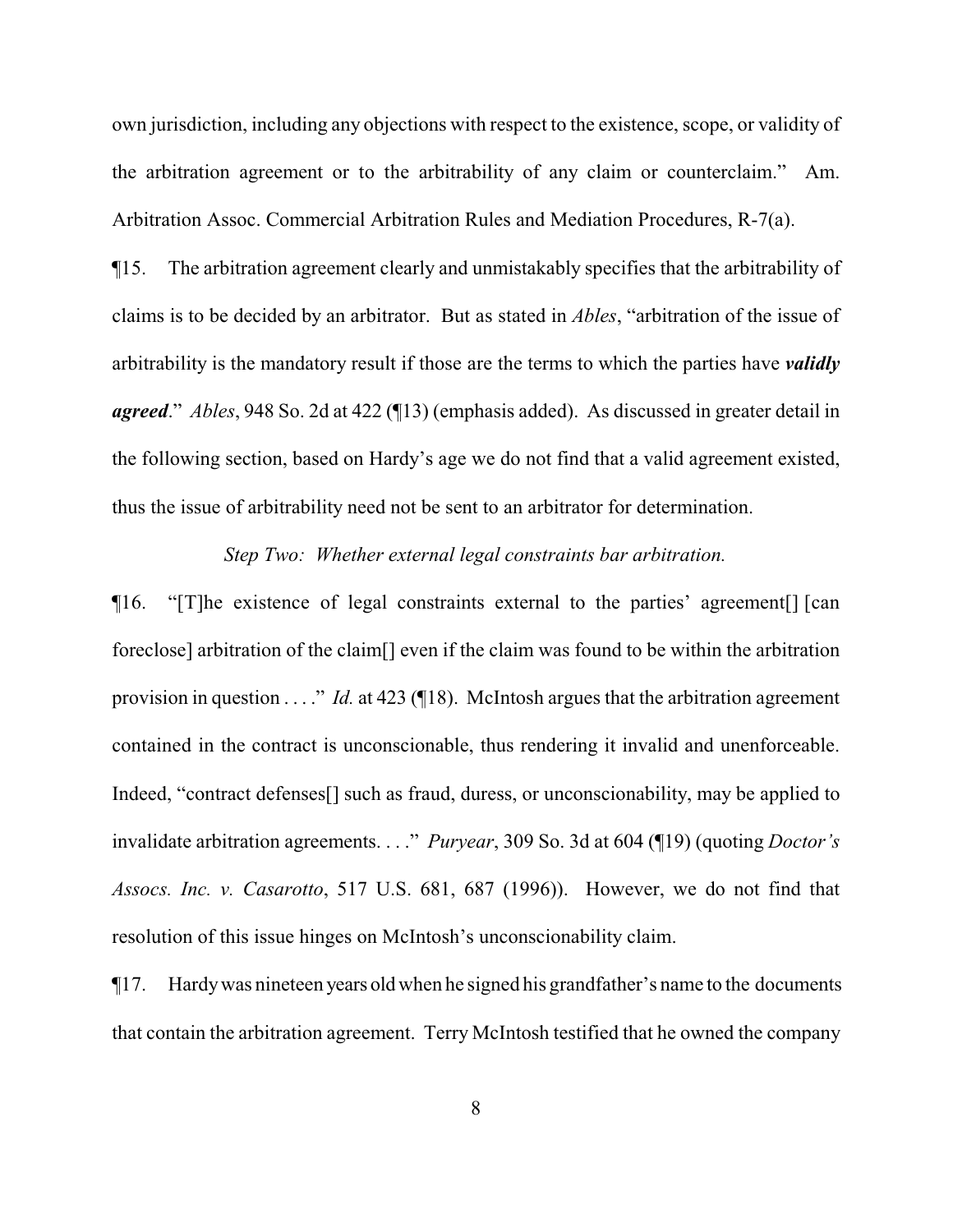and his daughter, Jessica, was the secretary. Jessica testified that the truck was owned by the company and Jessica's testimony indicated that Hardy was not a McIntosh employee when he went to retrieve the truck. In any event, the only authority Hardy possessed was the actual authority to pick up McIntosh's truck from Empire. We see no action on the part of the principal (in this case McIntosh) for Hardy to do anything other than that. "In order to recover under a theoryof apparent authority, the claimant must put forth 'sufficient evidence' of '(1) acts or conduct of the principal indicating the agent's authority, (2) reasonable reliance upon those acts by a third person, and (3) a detrimental change in position by the third person as a result of that reliance.'" *Adams Cmty. Care Ctr. LLC v. Reed*, 37 So. 3d 1155, 1160 (¶14) (Miss. 2010) (quoting *Eaton v. Porter*, 645 So. 2d 1323, 1325 (Miss. 1994)). Based on the facts before us, Hardy had no authority to enter into the contract.

#### **CONCLUSION**

¶18. The arguments raised here—the validity of the contract and the validity of the arbitration provision contained therein—are intertwined because they hinge on Hardy's ability to bind McIntosh to a contract. As discussed above, for the foregoing reasons, the circuit court's order upholding the arbitration provision is reversed and rendered in favor of McIntosh. We also remand the case to the circuit court so that McIntosh can proceed with the claims in its complaint.

#### ¶19. **REVERSED, RENDERED, AND REMANDED.**

## **WILSON,P.J.,GREENLEE,McDONALD, LAWRENCE, McCARTY, SMITH AND EMFINGER, JJ., CONCUR. BARNES, C.J.,CONCURSINPARTANDIN THE**